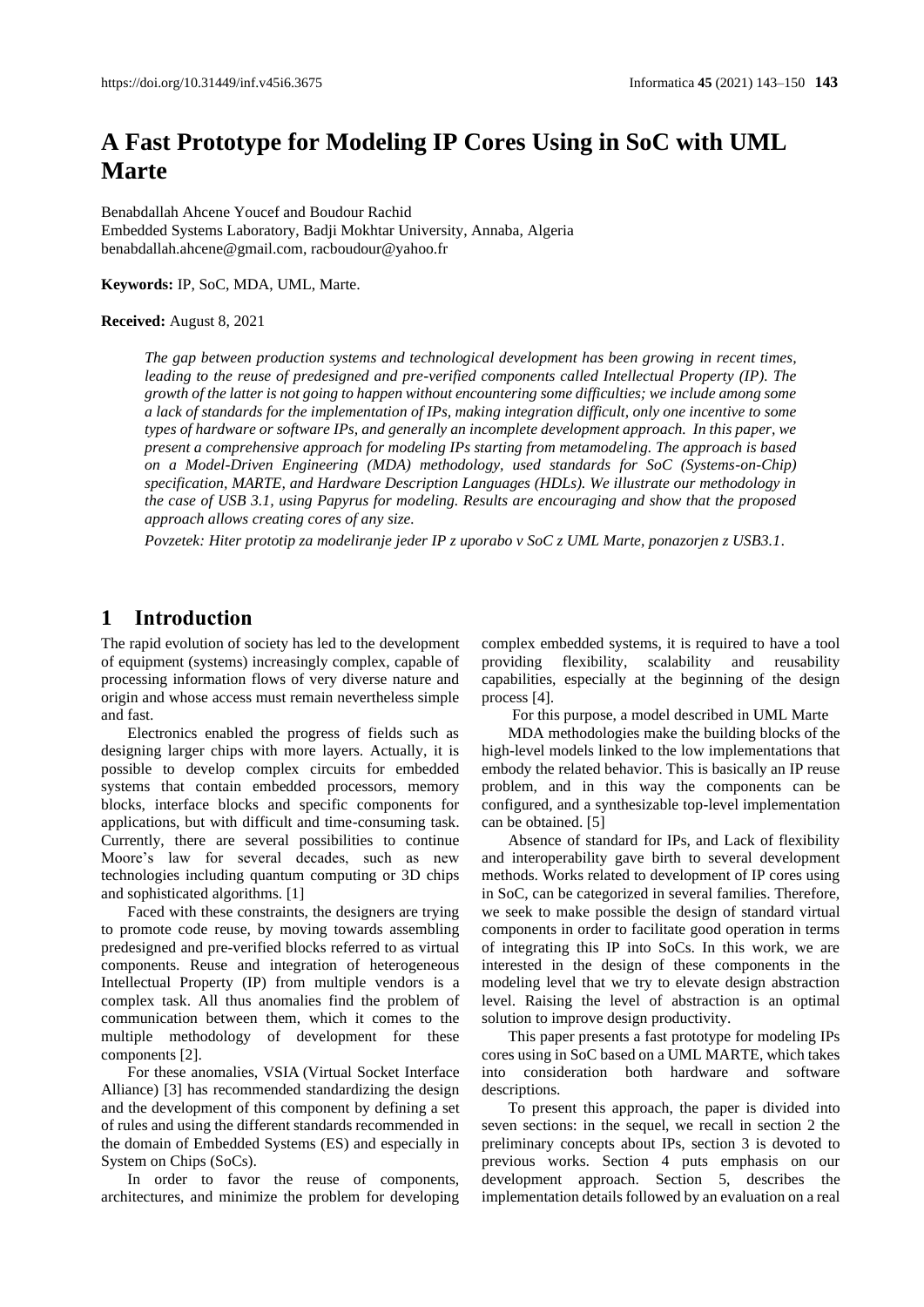example. Section 6 presents results and discussions; finally section 7 concludes the paper and outlines areas for future research.

### **2 Preliminary concepts**

#### **2.1 Intellectual property**

Reuse of predesigned components is well known in the field of software design concept. This technique is applied to the design of silicon systems whose complexity and heterogeneity are growing. The complexity of hearts reused has therefore never ceased to grow, and originally began to reuse logic gates level (assembly of transistors), then evolved to use macro-functions (assemblies of logic gates) eventually leading to reuse RTL components that can go up many thousands of transistors [6].

An Intellectual Property is the specification of a component performing a clearly defined function that can be synthesized, thus reused, by a user who did not participate in the specification of this component.

VSIA defines three classes of virtual components depending on the level of abstraction of their synthesizable description: hardware, firmware and software [7]:

#### **2.2 UML marte**

UML MARTE Profile is the new standardized add semantics to UML for Real time Embedded System. It offers a number of functionalities organized as packages [8]:

- (1) The Non Functional Modeling is organized around several packages: Properties (NFP) package enables to describe features that are not directly related to the business model (performance, memory usage, power consumption, etc.) and mechanisms to attach them to model elements,
- (2) The Time package enables modeling of time structure and access (continuous time, clock, etc.),
- (3) The Generic Resource Modeling (GRM) package enables modeling platform resources from high level perspective and mechanisms to manage access to those resources,
- (4) The Allocation package enables modeling of spatial and temporal allocations,
- (5) The Detailed Resource Modeling (DRM) package allows modeling of hardware and software resources at several levels of granularity; it contains two subpackages enabling the modeling of Software Resource (SRM) and Hardware Resource (HRM),
- (6) The Generic Quantitative Analysis Modeling (GQAM) package allows several types. It contains two sub packages for modeling Performance Analysis (PAM) and Schedulability Analysis (SAM).

#### **2.3 USB 3.1**

The original Universal Serial Bus (USB) was driven by the need to provide a user-friendly plugand- play way to attach external peripherals to a Personal Computer (PC). USB 3.0 was a revolutionary step for USB.

USB 3.1 is the next evolutionary step to increase the bandwidth. The goal remains the same; end users view it as the same as they viewed USB 2.0 and USB 3.0, just faster, and to enable devices from different vendors to interoperate in an open architecture [9].

USB 3.1 Gen 2 is a new high-speed IO interface running at 10 Gbps. It is expected to be widely used for connection of external hard drives and flash drives. The previous generation USB 3.1 Gen 1 design is used as a starting point and a divide and conquer approach is used to analyze the link. [10]



Figure 1: USB3.1 Dual Bus System Architecture [9].

The USB 3.1 system architecture in Figure 1 is comprised of two simultaneously active buses: a USB 2.0 bus and an Enhanced SuperSpeed bus.

| <b>Version</b> | <b>Described as</b>           | <b>Data Rate</b>   |
|----------------|-------------------------------|--------------------|
| <b>USB1.1</b>  | Low Speed (LS)                | $1.5$ Mbit/s       |
|                | Full Speed (FS)               |                    |
| USB2.0         | High Speed (HS)               | 480Mbit/s          |
| <i>USB3.0</i>  | Super Speed (SS)              | $5 \text{ Gbit/s}$ |
| <b>USB3.1</b>  | <b>Super Speed Plus (SSP)</b> | $10$ Gbit/s        |

Table 1: The evolution of USB terminology.

# **3 Related works**

We can mention several initiatives that preceded Works related to modeling an IPs and trying to elevate design abstraction levels, such as providing specification in system level language like UML and profile MARTE to accelerate the production and decreasing the complexity related to the creation of virtual component can be categorized in several families. In this section, we mention the following works: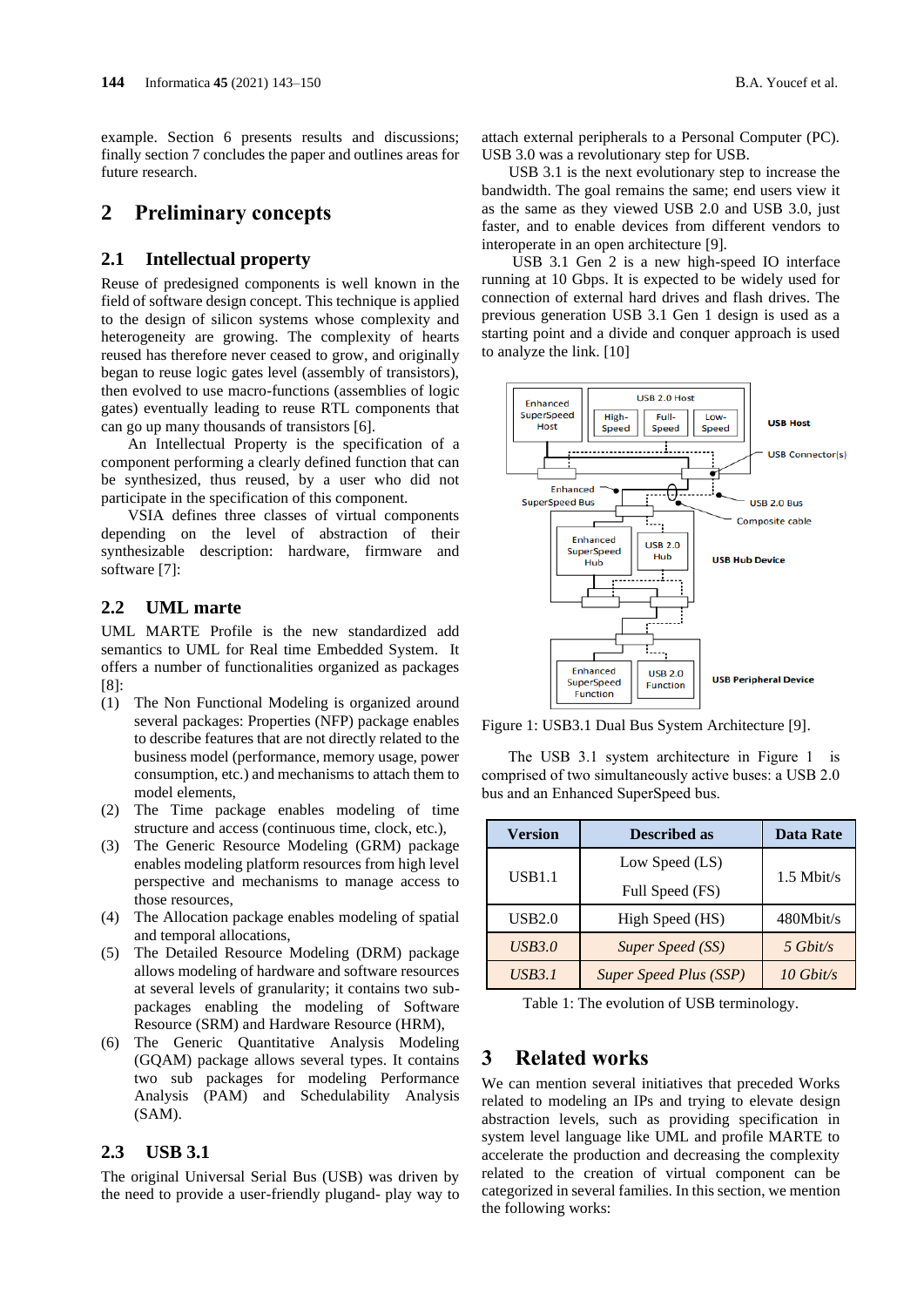In [11] authors have proposed a soft IP customization framework based on the concept of design process and metaprogramming. The framework is independent of specific HW synthesis tools, proprietary technological libraries and HW description languages, and allows implementing customization of soft IP components taken from different providers and sources. HW and SW design can be unified at a high level of abstraction using UML. Different high-level abstractions can be used in the same system design flow, and in [2] they have presented a Design Process Model for adopting object- oriented design concepts in HW design domain and implementing HW design processes. The model combines UML class diagrams, metaprogramming and SW generators. The generation of HW models from UML class diagrams combined with the metaprogramming-based generation allowed us to raise the level of abstraction above the gatelevel HDL specifications usually generated from UML behavioral models to system level soft IP-based design, and to separate the compositional aspects of design from the behavioral ones.

In [12], a method for synthesizing interfaces from UML models for heterogeneous IP (Intellectual property) integration is proposed. In order to maximize IP integration, the framework offers both interface protocol customisation and glue logic generation. The framework also allows for the creation of communication links between system blocks using UML profiles that are used to define system-level communication interfaces.

The Gaspard Methodology [13] is intended to provide a framework for developing parallel and distributed applications implemented on SoC. This methodology is an implementation of the MDA approach in the eclipse framework and provides a set of transformation rules allowing generation of optimized SystemC Code for repetitive structure architecture.

This alternative approach was used in an extended version of the MARTE profile and using model transformations, able to integrate configurations at SoC application and deployment design levels for different purposes and execution platforms, such as implementing run-time execution in state of the art FPGA based reconfigurable SoCs[14].

MoPCoM [15,16] is a design environnement that presented an automatic generation scheme from an unique UML/MARTE model that targets MPSoPC. This approach defines three models: functional, platform and allocation. In the functional model the designer specifies the behavior of the systems by means of an object oriented model. The platform is a set of hardware components where behavior will resides. The allocation maps the behavior onto the platform components, where the HW/SW partition is done. The code generation tool's extract the new hardware components to be generated and writes VHDL code for each one. In order to generate code they define three different parts to be generated: structure, behavior and communication.

Three design levels are used in this approaches: AML Abstract Modeling Level, EML Execution Modeling Level and DML Detailed Modeling, which allows code generation to be done[17].

In [18], authors introduced a new logic circuit design methodology witch applied UML class diagrams on hardware design and proposed an automatic skeleton generator for hardware description language from UML.. They use UML tools to model hierarchical hardware modules, by defining some attributes and visibilities for this purpose. First they defined simple UML notation for logic LSI designers. It defines correspondence of UML to digital LSI modules. After they capture the requirements of the target design with UML diagram such as use case diagrams as software people. In the architectural design process, we will produce architectural design diagram such as class diagrams, state charts or activity diagrams.

In [19] The suggested method proposes a method for automatically generating SW code for complex embedded systems from a UML/MARTE model. The automatic synthesis process makes it simple to experiment with different SW component allocations in real physical platforms. Initially, the system is described using the UML/MARTE standard. The generated model has all of the information needed to automated synthesis, including functionality, HW platform, and allocation. A generator uses this concept to create communication wrappers that are totally ad-hoc and have a lower overhead than more general alternatives. The application can be split into clearly separable and reusable components, enhancing the product's organization as well as its reusability and modularity. In addition, each component's internal behavior should be considered during the specification process.

The work reported in [20] have detailed the approach for enabling IP reuse and modeling of DRSoC capabilities to the FAMOUS framework, in which a UML MARTE modeling frontend allows the design of reconfigurable platforms by importing component templates, which are then used to specify the DRSoC structure and behavior. The goal is to make it easy to reuse IP metadata between vendors while also allowing the tool to integrate with other back-end implementation tools. A MARTE « Platform model », which may be developed by importing IP blocks from the high-level library, connecting the bus interfaces of the various IP blocks to a bus component, and configuring the variable parts as needed, provides as the entry point. Reco- MARTE, which facilitates the deployment of IP-XACT components, including wrappers with persistence management services, is used in the application presented in this work.

Nevertheless, all the previous solutions are oriented toa fixed models, that depend on designer experience. These works are related to some types of software IPs whose UML models proposed cannot be generalized to all IPs.

The contributions of this paper are the introduction of an MDA approach that uses the UML MARTE profile for modeling IP reuse in SoC, and that enables moving from high level models to HDL code generation The novelty of our approach is that take into account aspects of the both software and hardware description with the third types of IPs.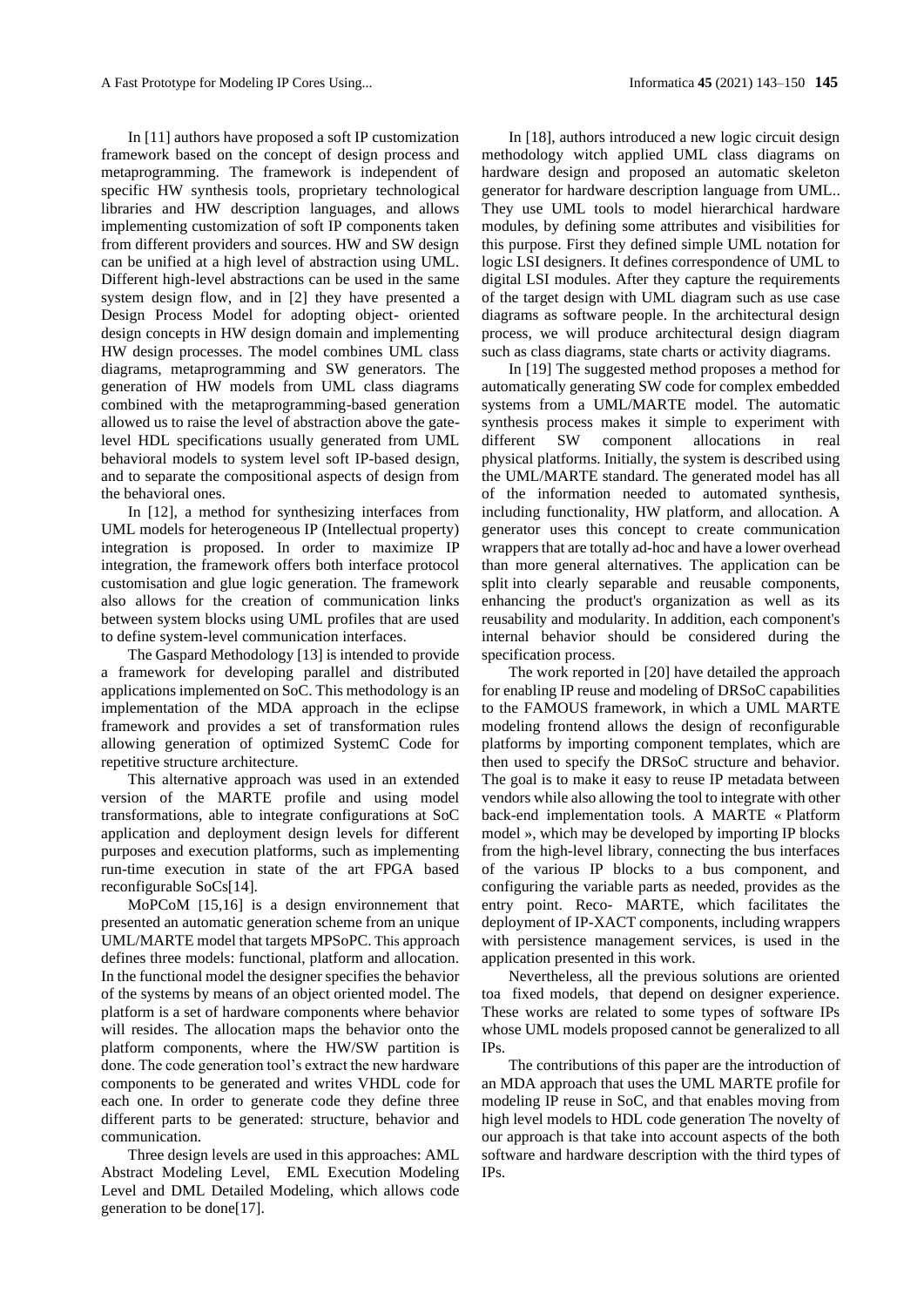#### **4 Prototype description**

The methodology of our approach for mofeling IP combines two aspects. The first one is applying Model-Driven Architecture (MDA) principales in the development of this component and getting the three models of this , and the second one is present a metamodel UML/Marte inspired of the architecture and functionality of a reusable IP, defined as a common starting point between all developers of this type of component. This metamodel mainly contains the majority the composition and information found in these components.

## **4.1 Graphical representation of an IP**

We choose this block like representation of the IP-XACT standard [21]to facilitate their comprehension, and communication in the phase of integration in a platform to create a System on Chips, and to increase the automation of IP development and getting the automatic code generation to implement Intellectual Property (IP) blocks for System on Chip (SoC). The elements contained in the component schema are intended for describing as many different kinds of IP cores as possible, but it is obvious that not all of them will be required in all instances [22].



Figure 2: Graphical representation of an IP.

Here, we have included the most widely used concepts for structural and logical implementation and parameterization. As it is illustrated in Figure 2, the virtual component consists essentially of:

- Config-Reuse: This element is responsible for setting the IP, we find several fields:
- Parameter\_IP: Parameterization of the IP in relationship to the system with values,
- Choices: Parameterization of the IP relative to the system with functions ,
- Type Conf: It configures IP as master, slave or system,
- IP\_Clock: The clock of the component in the hardware description ,
- IP\_Reset: Resetting IP during the operation.
- Port-Interface: This item is designed to exchange data between the IP and the system, it is composed of:
- Port: Area of exchanging data and messages in the hardware description ,
- Interface: Area of exchanging data and messages in the software description.
- Module: It represents the internal components of the IP. Each module consisting of several codes Files providing functionality in the IP.
- Data: It is a set of data exchanged between the component and the system.
- Control: It is a set of features to control and adapt the IP to the integration environment.

#### **4.2 Methodology overview**

According to the graphical representation of an IP presented in Figure 2, our proposed model covers the virtual components of different nature hardware and software descriptions.



Figure 3: Our model with UML marte.

In a first step we model the virtual component from his specification using the model of UML MARTE proposed in Figure 3, to obtain an instantiation of the desired component using one of the tools supporting this profile.

To do so, the modeling methodology must fulfill three requirements. First, it has to minimize the modeling effort and to reduce the number of mistakes; the modeling methodology should be simple [4]

However, at the same time, the model must include all the information required to automatically perform the evaluation of each design alternative the designer selects, as described in next section. Additionally, the capability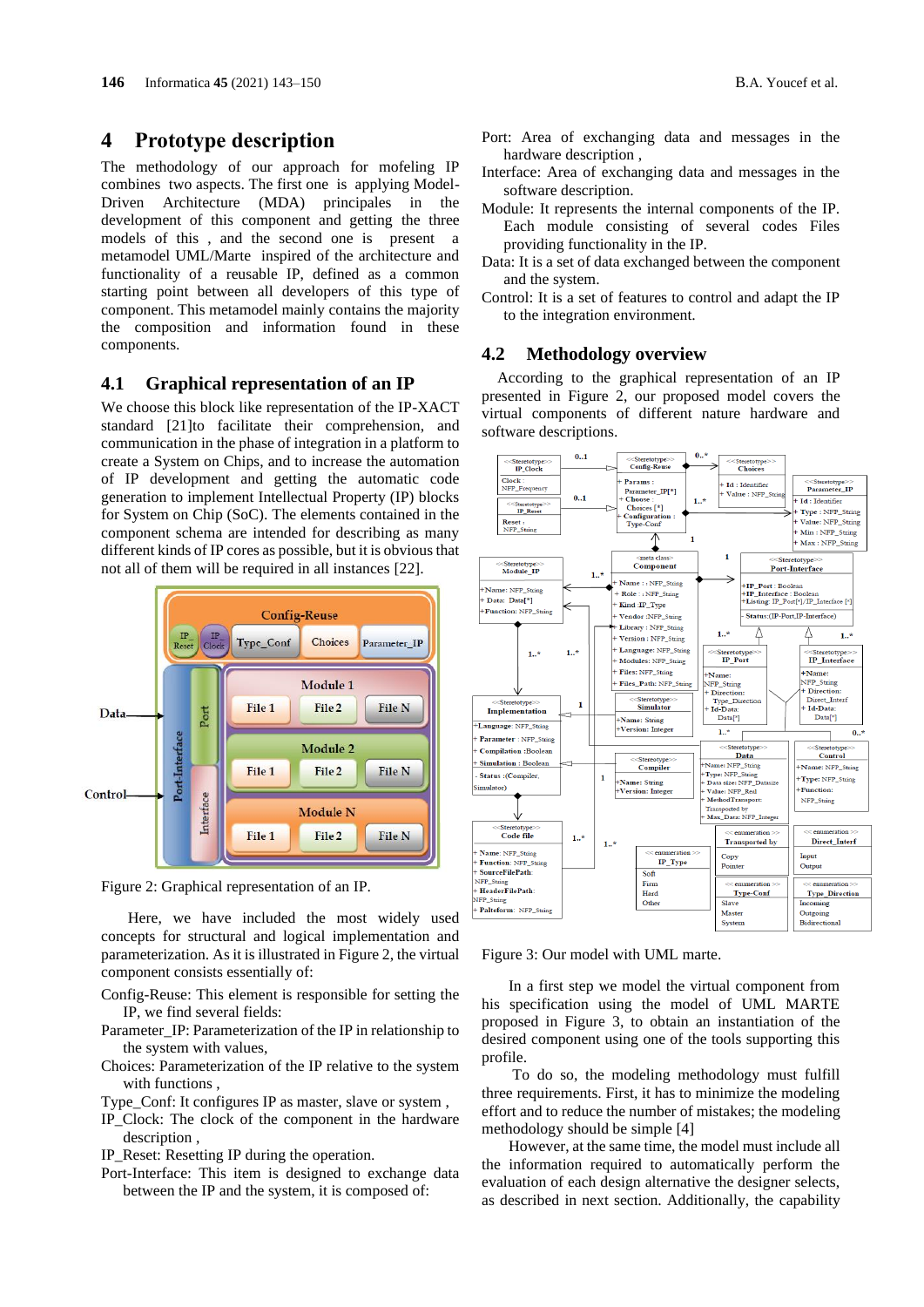to reuse components or to integrate legacy or third-party components requires the use of standards. Thus, in this paper, the OMG standards UML and MARTE, are used to specify the system.

The system, which is intended to be developed, is represented by the metaclass component, which includes the following stereotypes:

- Component**:** Application components are modular parts of the system that indentify pieces of functionality that represent a certain behavior. The functionality of the system is separated into a series of interconnected application components in this methodology. As a result, application components are the center of the platform-independent model
- Port-Interface: This element captures the characteristics of the services provided by an application component in order to establish the communication. These interfaces are modeled by means of UML interfaces specified by the MARTE <<Port-Interface>> stereotype presented in Figure 4.
- The ports are specified by the MARTE stereotype <<IP-Port>> in order to define the required/provided interface which is used for communicating with other application components, and managing the control between the IP and the system. Port Interface is composed of:

IP-port: iis reserved for hardware description in HDL.

- IP-Interface is reserved for the description of the software in C ++. In both of these components we find stereotype and Control Data.
- Confi-Reuse Its role is the configuring and the reuse of the component on the system that we want to integrate the IP on it. We have IP-Parameter, Choices, IP-IP-Clock and Reset.
- Module-IP: A set of modules constituting our IP, each module has an implementation, which is made up of several files that are described in software or hardware programming language.

Figure 4 presents all these Stereotypes used in this metamodel



Figure 4: Different stereotypes used.

The second step is applying Model-Driven Architecture (MDA) principales in the development of HW/SW Component presented in C/C++ or VHDL or Verlog System.

System models are divided into three sub-models, following of Y chart structure [23]. Designs start by defining the two main starting points. The platformindependent model is formed by the expected system functionality, which contains all platform-independent details (PIM). A platform description model (PDM) is used to describe the HW/SW platform, which includes all of the details needed to implement communication and deployment codes. Finally, the platform-specific model is created when these two models converge to define how to enable that feature in the HW platform (PSM) [24].

# **5 Case study**

In this section, we present a case study in which we show how the methodology is used. The application test consists of a USB 3.1 described in section 2.3. The global processing of this application is divided into three main phases following in Figure 5.





The detail of this application is presented in figure 6.



Figure 6: Application modeling in detail.

The major blocks and functions of our case are [25] :

Super Speed: In addition to the three existing transfer modes, the SuperSpeed bus includes a transfer mode with a nominal rate of 5.0 Gbit/s. Physical symbol encoding and connection level overhead are two aspects that influence its performance. Each byte requires 10 bits to transmit at a 5 Gbit/s signaling rate with 8b/10b encoding, thus the raw throughput is 500 MB/s.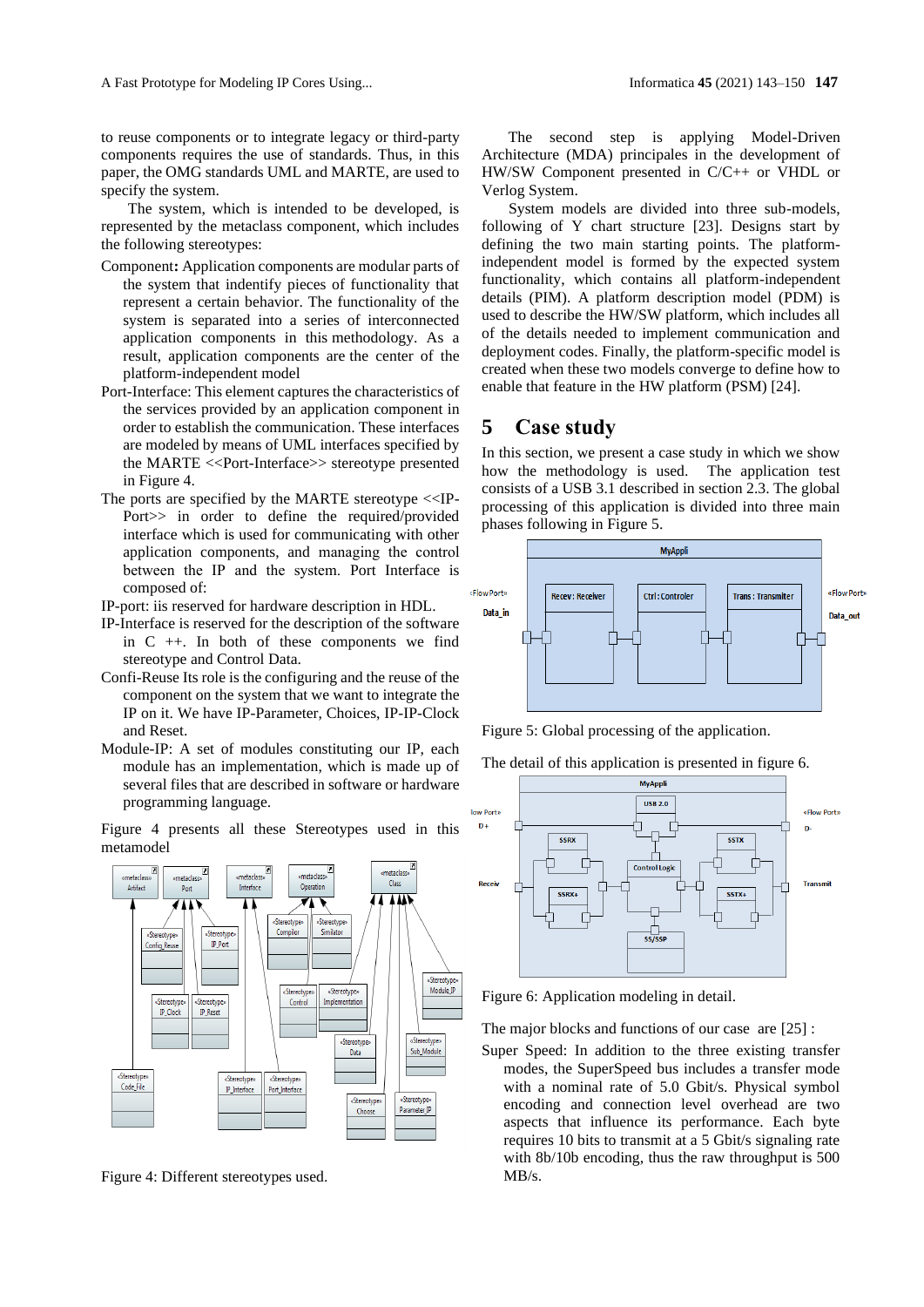- Super Speed Plus: USB 3.1 has two variants. The first one preserves USB 3.0's SuperSpeed transfer mode and is labeled USB 3.1 Gen 1, and the second version introduces a new SuperSpeed+ transfer mode under the label of USB 3.1 Gen 2. SuperSpeed+ doubles the maximum data signaling rate to 10 Gbit/s, while reducing line encoding overhead to just 3% by changing the encoding scheme to 128b/132b.
- USB 2.0 (High Speed and Full Speed) : The high-speed and full-speed controller implements the USB 2.0 protocol for peripheral devices. Data transactions, suspend and resume behavior, and interrupt generation are all handled by the high-speed and full-speed controller.
- End Point Logic : The Endpoint Logic generates control signals for one synchronous, single-port RAM component, which is used for both IN and OUT endpoints. RAM size is fully configurable for the number, size, and buffering requirements of endpoints. Control transfers are handled through a dedicated IN/OUT endpoint pair with a 512 byte (64 byte for Full-Speed and High-Speed) buffer.
- Physic Interface : The Device Controller IP connects to the IP for USB 3.1 PHY (Only Super Speed or Super Speed Plus) through a configurable 8-, 16-, or 32-bit PIPE 3.1 interface, and the IP for USB 2.0 PHY (High-Speed and Full-Speed) through an 8- or 16-bit UTMI or 8-bit ULPI interface.
- Application Interface :The Device Controller IP supports an 8-, 16- or 32-bit AHB (Advanced Highperformance Bus) or APB ( Advanced Peripheral Bus) slave interface for configuration and access to the DMA Engine is through a 32 or 64-bit AXI (Advanced Extensible Interface) or AHB master interface.The DMA engine supports scatter-gather data transfers between endpoint buffers and external memory.

The model of our application is creating by Papyrus of Eclipse that supports the UML/MARTE model in [26]. First we instantiate the proposed model described in MARTE which is presented in Figure 3. The Figure 7 presents the modelisation of USB 3.1

The functional blocks that constitute the USB 3.1's capabilities have been modeled as UML components using the MARTE stereotype <<RtUnit>> as illustrated in Figure 8.

The component starting triggers the application's execution, after which the files that implement each component's functionality are modeled and associated with the appropriate components. as shown in Figure 9.

The plateform independant model (PIM) of our application is illustrated in Figure 10, describes the functionnal components interne (their interface, fonctionnal code) and the interconnections among them.



Figure 7: The model of USB 3.1.



Figure 8: Application Component.



Figure 9: Application components and the associated files.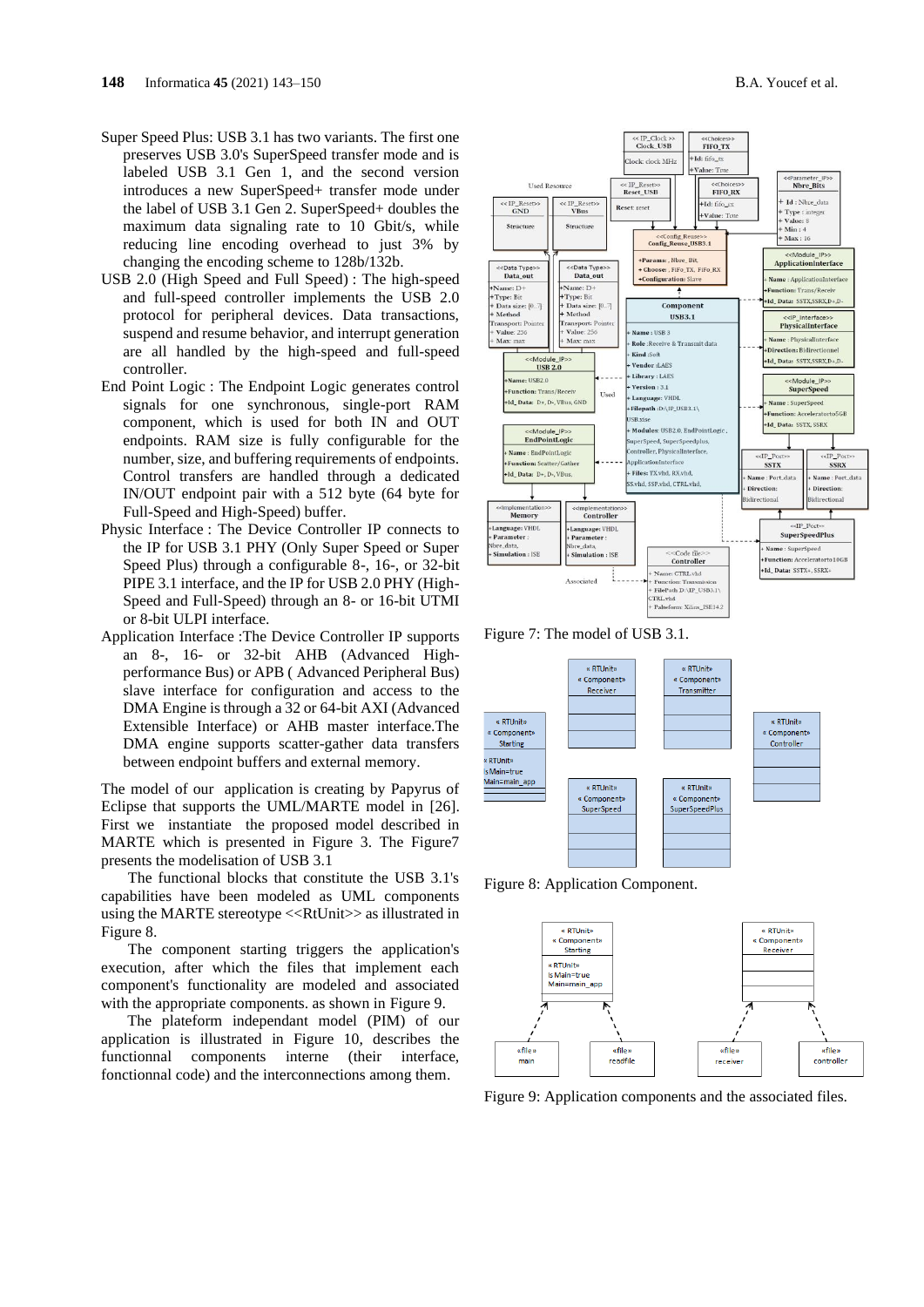

Figure 10: Application PIM.

# **6 Result and discussion**

The method that we have proposed has been successfully applied to the USB 3.1 Core (Family of Serial Interface Communication), which contains five modules: USB2.0(TX, RX), EndPoint, SS, SSP,CTRL, and one interface with six principal files will be described in VHDL tx.vhd, rx.vhd, ss.vhd, ssp.vhd, ctrl.vhd and the main file will USB3.1.vhd assembled all these files.

Compared to the related works of this domain, we have defined our proper MARTE model according to the standard of IP-XACT, which contains interface, component, design description, parameterization and set of files. This model can be explored to instance and getting the specification of the IP desired to development.

Our approach is clear and comprehensive that allows the development of IPs understandable in their schema and easy to verify and integrate them thanks to their modular architecture as shown in Figure 3 and also thanks to the use of UML MARTE as a modeling language starting from our model which includes both descriptions, software in C ++ and HDL hardware.

This approach allows generating both hardware and software descriptions with the three types of IP (Soft, Firm, Hard), which is absent in other approaches presented in related works. A set of transformation rules accomplishes the transition from one level to another to generate target code or model. The use of high-level unified modeling notation accelerates up design time and system integration, and we can create all UML MARTE models for our virtual component whether of time or architecture, and creating cores of any size and shape, and it is easy to migrate to new technology..

Works exist are related to some types of software IPs whose UML models proposed cannot be generalized to all IPs. All the previous solutions are oriented to the generation of previously fixed models, leaving architectural decisions that depend on designer experience.

## **7 Conclusion**

In this paper, a draft is proposed as a guide for the modelisation of IPs, recommended by the VSIA to reduce the gap between production of systems and technological change that has steadily increased in recent decades. This draft, in addition to its clarity and interoperability, offers the possibility to create good quality components, reliable and easy to be implemented in a system.

Our goal was to create IP cores that can be developed using the standard modeling tools to elevate the interoperability of these components that in the future we will reuse them easily and quickly in several systems and platforms without posing the problem of communication between other cores. This approach allows backtracking when errors appeared. The experiments were carried out successfully on a set of USB3.1 and we have provided a correct component thanks to the modular architecture of our model, the clarity of our approach, and the separating tasks of modeling and behavioral description to achieve the standardization goal recommended by VSIA.

This model, inspired by the architecture and functionality of a reusable Virtual Component, defined as a common starting point between all developers of this type of component. It makes the component understandable, clear and flexible, which facilitates the detection of errors and anomalies in the validation and verification phase. The model allows the scalability of the IP in the event of re-integration into a SoC.

Our future works will focus firstly on enriching the our model, secondly, developping the Physical communication links described in the PDM model, architectural mappings among PIM components and PDM resources lead to PSM models. Secondly proposed a set of rules for generating automatically the code  $(C_{++}, VHDL)$ , and finally get a series of syntheses of models produced by ISE of Xilinx thanks to its very rich component library.

### **References**

- [1] M. Gams, T. Kolenik. (2021) Relations between Electronics, Artificial Intelligence and Information Society through Information Society Rules. Electronics 2021, 10, 514. [https://doi.org/10.3390/electronics 10040514](https://doi.org/10.3390/electronics)
- [2] R. Damaševičius, and V. Štuikys (2005). Soft IP Customization Models Based on High-Level Abstractions. *Information Technology and Control*, 34(2), 125-134.

<https://doi.org/10.15388/informatica.2004.049>

- [3] [http://www.vsi.org](http://www.vsi.org/)
- [4] H. Posadas, J. Merino and E. Villar (2020). Data flow analysis from UML/MARTE models based on binary traces. *Conference on Design of Circuits and Integrated Systems (DCIS)*, pp. 1-6, <https://doi.org/10.1109/dcis51330.2020.9268671>
- [5] G. Ochoa-Ruiz, O. Labbani, E. Bourennane, Cherif, S. Meftali, and J. Dekeyser (2012). Enabling Partially Reconfiguration IP Cores Parametrisation and integration Marte and IP-XACT .*23rd IEEE International Symposium on Rapid System*